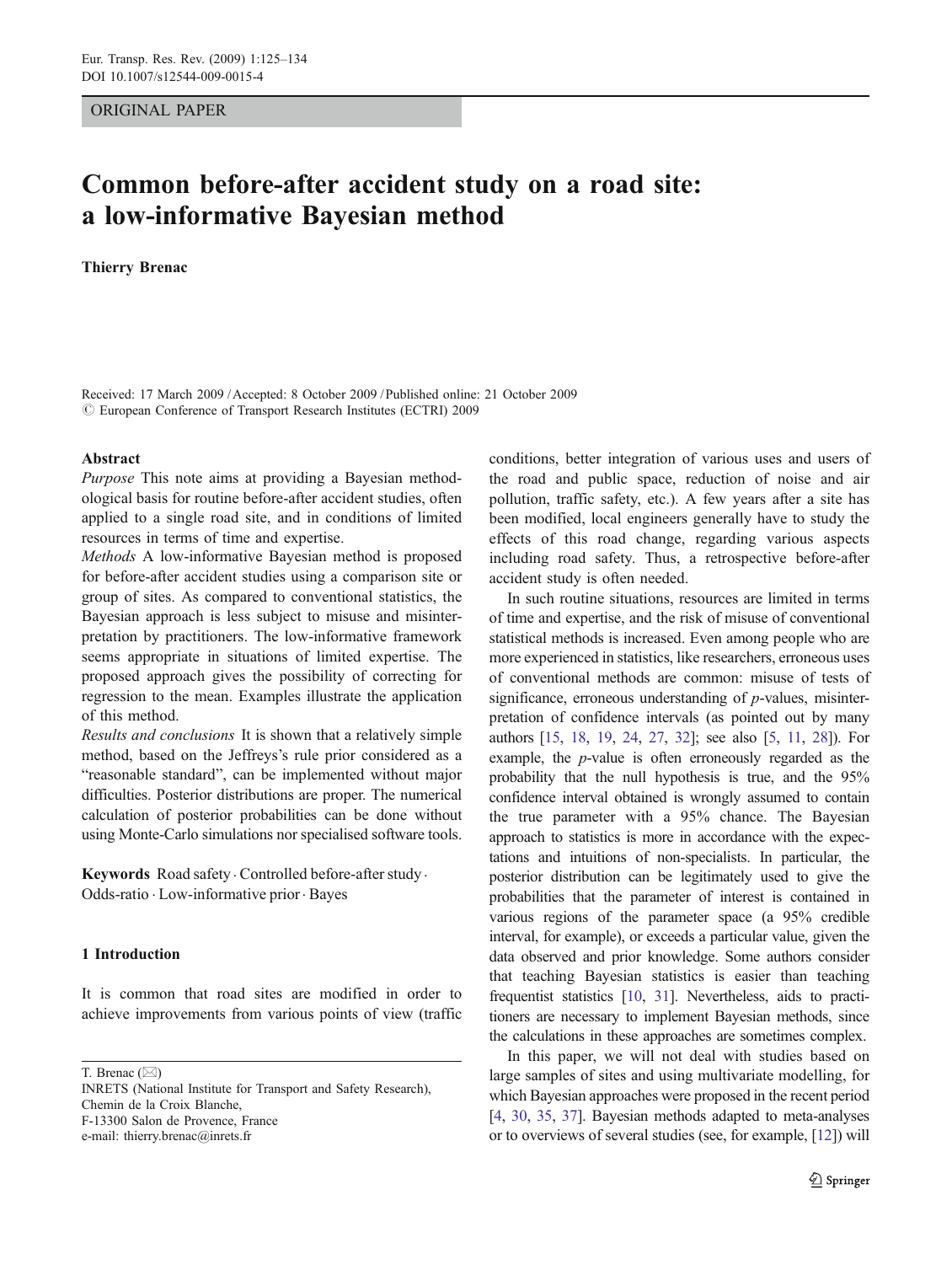<span id="page-1-0"></span>not be considered here. We will focus on methods applicable to a single site and transferable to engineers for common practice.

In the case we deal with here (routine evaluation, single site), the methods currently used and recommended are conventional statistical methods (see, for example, [\[23](#page-9-0)]), even though they sometimes make use of empirical Bayes estimates of the expected accident number on the treated site in order to cope with 'regression to the mean' bias. The principle of a 'full' Bayesian approach was described by Hauer [[21,](#page-9-0) [22](#page-9-0)] for studying the index of effectiveness  $\theta$  of a road measure: the prior probability density function of the parameter  $\theta$ , reflecting the prior knowledge concerning this parameter, is combined with the likelihood function (probability of the data given the parameter) to obtain the posterior probability density function. The posterior probabilities reflect the revised knowledge about the parameter, given previous knowledge and the data analysed. The method proposed by Hauer, however, is an informative (subjective) Bayes method and presupposes expertise or previously formalised knowledge: the prior probabilities are based on the "elicitation of prevailing opinion about the effectiveness of a treatment" ([[22\]](#page-9-0), p. 289), or possibly on the results of previous studies or meta-analyses. Road safety expertise is limited, however, in the routine situations we consider here, since the study is often carried out by a local road engineer, and not by a road safety specialist. Moreover, the site modification is often singular and not generic (it may combine several treatments, for example: redesigning of islands, resurfacing and marking at a junction site). Therefore, it may be difficult to make use of results from previous meta-analyses. A method coping with this problem was described by Al Masaied et al. [\[3](#page-8-0)]: prior probabilities were estimated using a part of the accident data, for both the before and the after periods. In the case of a single site, however, this may lead to very small accident numbers for each data subset. Another way is to use the 'objective' or 'low-informative' Bayesian framework [\[6](#page-9-0), [7,](#page-9-0) [17,](#page-9-0) [25](#page-9-0), [26](#page-9-0)] where the prior probabilities are chosen in order to be neutral in some way as regards the possible parameter values, reflecting the lack of previous knowledge. Besides, it can be argued that results based on low-informative approaches are generally easier to communicate to a diverse or uninitiated audience, since, as mentioned by Box and Tiao [[13\]](#page-9-0), they represent "what someone who a priori knew very little about an unknown parameter should believe in light of the data" (p. 22).

In before-after accident studies, it is important to be able to control for regression to the mean bias, which can be done by incorporating some limited information into the prior distribution concerning one component of the vector of parameters (see Section [4](#page-2-0)). Besides, although such studies are retrospective and not experimental, one should seek to control for the confusing influence of factors other than the road change. To this end, it can be useful to take into consideration a comparison group of similar sites, for example. The method described by Hauer [[22\]](#page-9-0) uses a comparison sample, but the calculations are based on approximations which presuppose that the accident counts in the comparison sample are large. The method proposed by Al-Masaied et al. [\[3](#page-8-0)] is a simple before-after method without comparison sites.

In this methodological note, we describe a low-informative Bayesian method adapted to the current practice of beforeafter accident studies concerning a single treated site (or a group of sites considered as a whole). A comparison site (or group of sites) is used in order to control for factors other than the road modification. Practical means of calculation, for a commonly available spreadsheet software package, will also be provided on the author's webpage [\(http://www.inrets.fr/ur/](http://www.inrets.fr/ur/ma/Brenac.html) [ma/Brenac.html](http://www.inrets.fr/ur/ma/Brenac.html)).

# 2 Data structure and parameters for the before-after study with comparison sites

When a comparison site or group of sites is used, the basic data take the form of a  $2\times 2$  contingency table (Table 1) containing the observed accident counts  $x_i$ . These counts are considered as observations of independent Poisson variables  $X_i$  with expected values  $\mu_i$  (unknown).

Under the assumption of a strong similarity between the treated site and the comparison site, and if the evolution of traffic does not differ between them, the effect of the measure can be represented by the odds ratio

$$
\theta = \mu_2 / [\mu_1 \times (\mu_4 / \mu_3)] = \mu_2 \mu_3 / (\mu_1 \mu_4)
$$
 (1)

 $\theta$  expresses the ratio of the 'accidentality' on the treatment site during period II (after modification) to what this 'accidentality' would have been during the same period II, had the site not been modified—here we use the term 'accidentality' in the somewhat unusual sense of the expected value of the accident count. From a practical point of view, an odds ratio of 0.8, for example, would mean that the effect of the treatment is a 20% reduction in accidentality. The ratio  $\eta = \mu_4/\mu_3$  reflects the effect of other factors on the evolution from period I to period II, assumed to be common to both the treated and comparison sites ( $\eta$  can be considered as a trend parameter). In other

Table 1 Usual form of the basic accident data

|                   |          | Treated site Comparison site (or group of sites) |
|-------------------|----------|--------------------------------------------------|
| Period I (Before) | $\chi_1$ | $x_{3}$                                          |
| Period II (After) | $\chi_2$ | $x_4$                                            |
|                   |          |                                                  |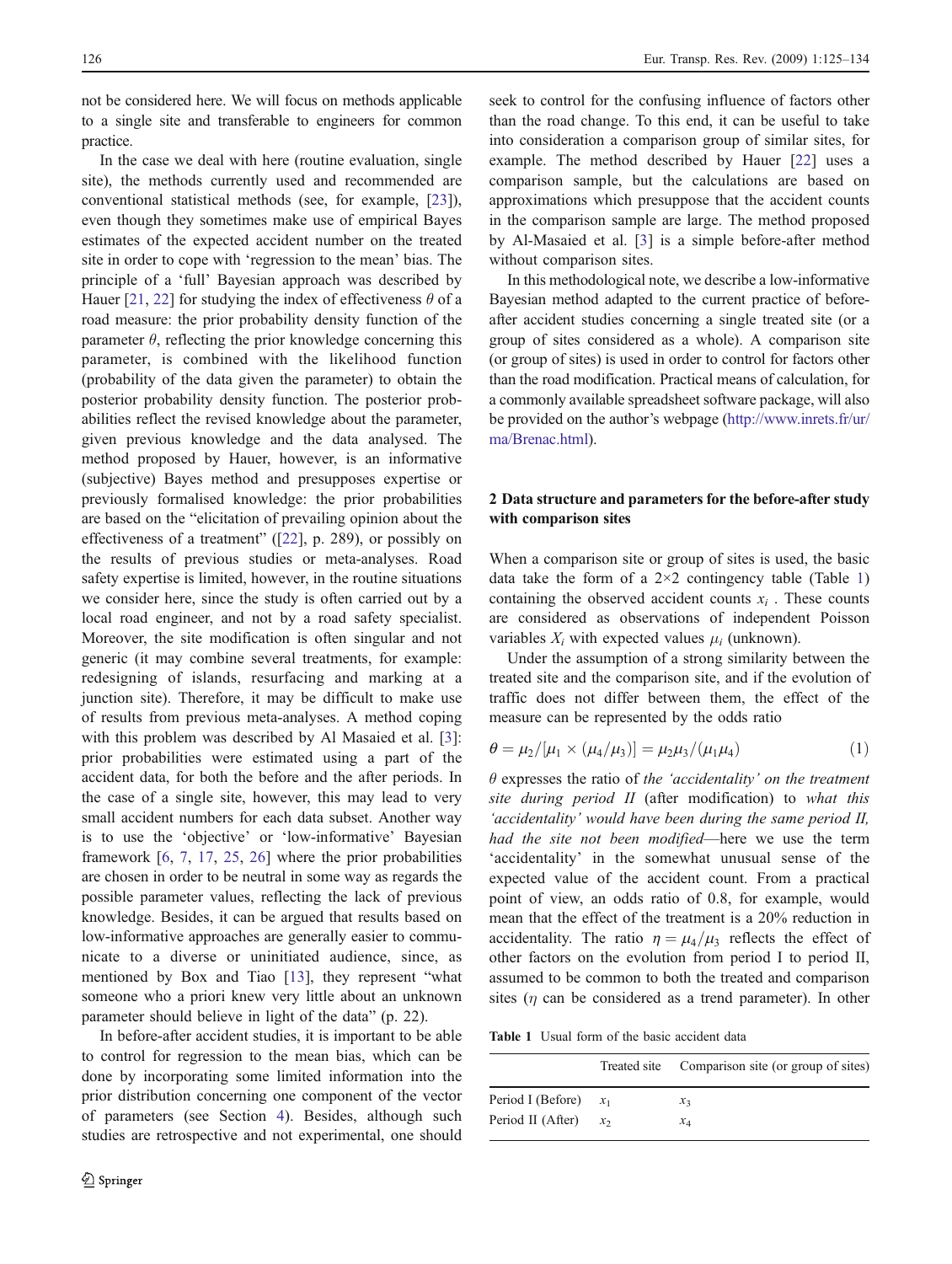<span id="page-2-0"></span>terms,  $\mu_2$  and  $\mu_4$  can be expressed as follows:  $\mu_2 = \mu_1 \theta \eta$ and  $\mu_4 = \mu_3 \eta$ .

Thus, we are in the presence of a problem with four observations  $x_1$ ,  $x_2$ ,  $x_3$ ,  $x_4$  from four independent random Poisson variables  $X_1$ ,  $X_2$ ,  $X_3$  and  $X_4$ , and four unknown parameters  $\theta$ ,  $\eta$ ,  $\mu_1$  and  $\mu_3$  with the following relationships:

$$
X_1 \sim \text{Poiss}(\mu_1), X_2 \sim \text{Poiss}(\mu_1 \theta \eta),
$$
  

$$
X_3 \sim \text{Poiss}(\mu_3), X_4 \sim \text{Poiss}(\mu_3 \eta)
$$
 (2)

#### 3 The Bayesian framework

According to the Bayesian approach to statistics, the unknown parameters  $\theta$ ,  $\eta$ ,  $\mu_1$  and  $\mu_3$  are considered as instantiations of variables  $\Theta$ , H,  $M_1$  and  $M_3$ , treated as random variables, but which in fact reflect our uncertainty about the values of these parameters. Given the observed data  $\mathbf{x} = (x_1, x_2, x_3, x_4)$ , given the likelihood function  $L(\mathbf{x} \mid \theta, \theta)$  $\eta$ ,  $\mu_1$ ,  $\mu_3$ <sup>1</sup> and the joint prior probability density function of the parameters  $\pi(\theta, \eta, \mu_1, \mu_3)$ , the application of Bayes' theorem leads to the joint posterior distribution

$$
p(\theta, \eta, \mu_1, \mu_3 | \mathbf{x})
$$
  
= 
$$
\frac{L(\mathbf{x} | \theta, \eta, \mu_1, \mu_3) \times \pi(\theta, \eta, \mu_1, \mu_3)}{\int \int \int \int L(\mathbf{x} | \theta, \eta, \mu_1, \mu_3) \pi(\theta, \eta, \mu_1, \mu_3) d\theta d\eta d\mu_1 d\mu_3}
$$

$$
(3)
$$

The joint prior distribution  $\pi(\theta, \eta, \mu_1, \mu_3)$  represents our previous assumptions or knowledge (or lack of knowledge) regarding the parameters (see Section 4). The joint posterior distribution represents our revised knowledge about the parameters, after the observations are taken into account. The likelihood function can be easily derived from the problem formulation given in Section [2](#page-1-0):

$$
L(\mathbf{x}|\theta,\eta,\mu_1,\mu_3) = \frac{\exp(-\mu_1)\mu_1^{x_1}}{x_1!} \frac{\exp(-\mu_1\theta\eta)(\mu_1\theta\eta)^{x_2}}{x_2!} \frac{\exp(-\mu_3)\mu_3^{x_3}}{x_3!} \frac{\exp(-\mu_3\eta)(\mu_3\eta)^{x_4}}{x_4!}
$$
\n(4)

The parameter of interest is  $\theta$ . Its posterior probability density function can be obtained by integrating the joint posterior distribution with respect to the three other parameters:

$$
p(\theta|\mathbf{x}) = \int \int p(\theta, \eta, \mu_1, \mu_3|\mathbf{x}) d\eta d\mu_1 d\mu_3 \tag{5}
$$

From a practical point of view, however, the most useful result is the posterior cumulative distribution function of  $\Theta$ ,

$$
F_{\Theta}(t|\mathbf{x}) = \Pr(\Theta < t|\mathbf{x}) \tag{6}
$$
\n
$$
= \int_{\theta=0}^{\theta=t} \int_{\eta} \int_{\mu_3} \int_{\mu_1} p(\theta, \eta, \mu_1, \mu_3|\mathbf{x}) d\mu_1 d\mu_3 d\eta d\theta
$$

This cumulative distribution function makes it possible to calculate credible intervals and the probability that the effect studied is lower or higher than a particular value, given the data and prior probabilities.

#### 4 Low-informative prior distributions

In this paper we assume a lack of previous knowledge or sufficient expertise regarding the parameters. Thus, the prior distributions should be low-informative or neutral as regards these parameters. This choice also tends to "let the data speak for themselves", giving a higher importance to the likelihood function in the calculation of posterior probabilities. Two situations should be distinguished, however, according to whether regression to the mean bias is likely or not. Regression to the mean (see, for example, [\[1](#page-8-0)]) occurs when the site was chosen for treatment in consideration of a high accident record. In this case, the count  $x_1$  gives only biased information on the expected value  $\mu_1$ , and a lowinformative prior distribution for  $\mu_1$  would lead to biased results, overestimating the treatment effect. In this situation, other data or information are needed and should be taken into account in the prior distribution of  $\mu_1$  (see point 4.2).

#### 4.1 Case where regression to the mean bias is unlikely

In many circumstances, regression to the mean bias is unlikely: for example, when the site modification was not decided for safety reasons, but for other purposes (really independent from accident counts). In this case, a lowinformative joint prior distribution can be chosen for the four parameters  $\theta$ ,  $\eta$ ,  $\mu_1$  and  $\mu_3$ . The way of selecting lowinformative priors (also called non-informative, objective, default or reference priors) is widely discussed in Bayesian statistics (see the review by Kass and Wassermann [\[29](#page-9-0)]; see also [\[2](#page-8-0), [8,](#page-9-0) [9](#page-9-0), [17,](#page-9-0) [20,](#page-9-0) [25](#page-9-0), [26,](#page-9-0) [39](#page-9-0)]). We will not enter this debate here since, as mentioned by Ghosh et al. [[17\]](#page-9-0), "even though there is no unique objective prior, the posteriors will usually be very similar even with a modest amount of data" (p. 147). In the present paper, for the sake of simplicity, we will only consider the prior obtained by the Jeffreys's general

<sup>&</sup>lt;sup>1</sup> This notation means: probability of the data  $\mathbf{x} = (x_1, x_2, x_3, x_4)$  given the parameter values  $\theta$ ,  $\eta$ ,  $\mu_1$ ,  $\mu_3$ .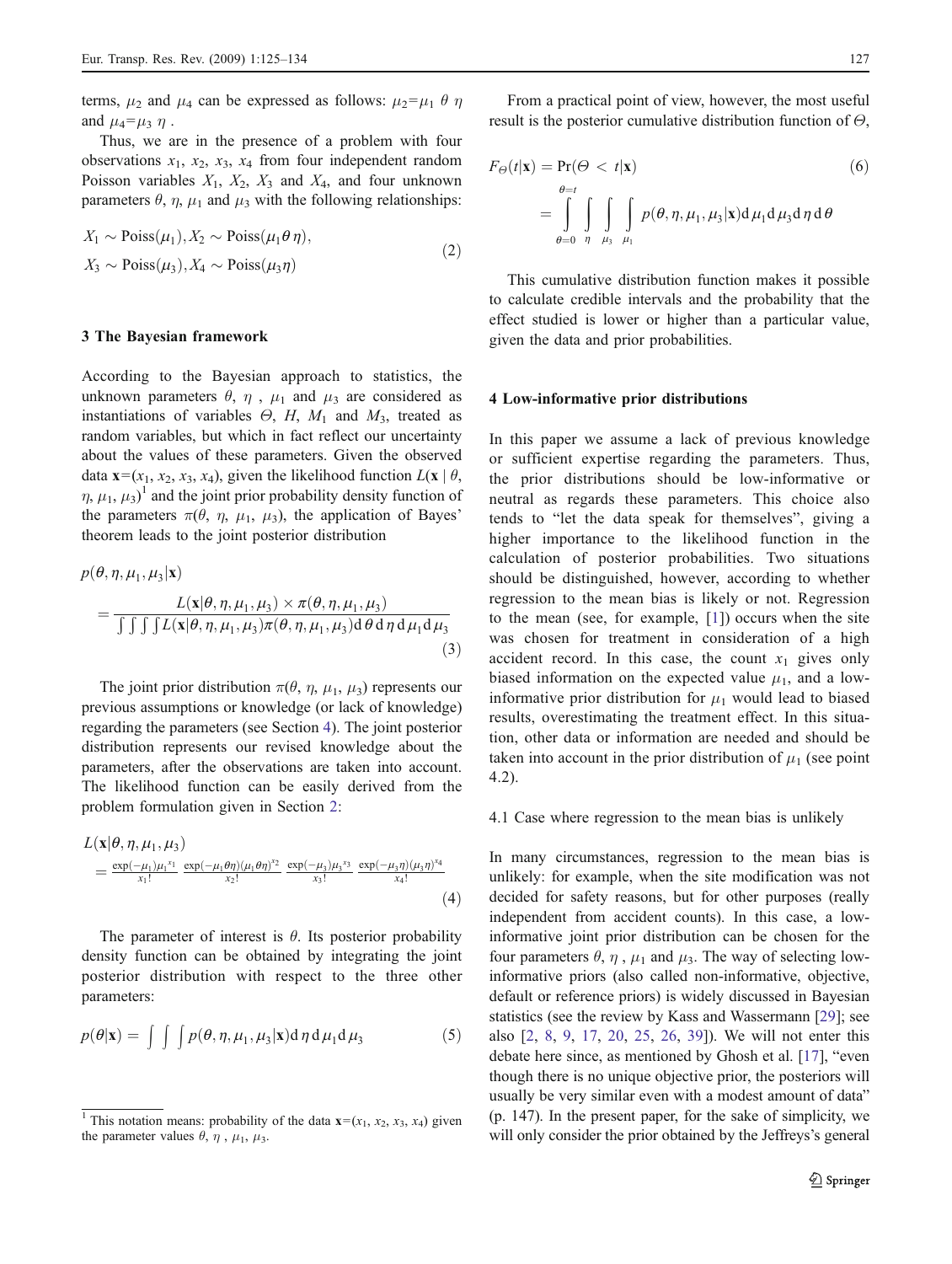<span id="page-3-0"></span>rule<sup>2</sup> [\[26](#page-9-0)], which is widely accepted as a "reasonable standard" [\[29\]](#page-9-0). For a vector of parameters  $\xi$ , the Jeffreys's rule prior is proportional to the square root of the determinant of the Fisher information matrix:

$$
\pi(\xi) \propto \left[ \det(\mathbf{I}(\xi)) \right]^{1/2} \tag{7}
$$

where « denotes proportionality. In this expression,  $I(\xi)$  is the Fisher information matrix defined by  $I(\xi)_{ii} =$  $E\left(-\frac{\partial^2 l}{\partial \xi_i \partial \xi_j}\right)$  where l is the log-likelihood. Applied to our problem, using Eq. [4,](#page-2-0) this rule leads to the joint prior

$$
\pi(\theta, \eta, \mu_1, \mu_3) \propto (1/\theta)^{1/2} \tag{8}
$$

Like many non-informative priors, this prior is improper since it does not integrate to a finite value over the parameter space. In Bayesian statistics, however, this is not regarded as a problem, provided that the posterior distribution is proper (i.e., the integral in the denominator of Eq. [3](#page-2-0) converges to a finite value).

## 4.2 Case where regression to the mean bias is likely

In this situation, conventional methods correct for regression to the mean by considering that the site is taken from a population of comparable sites and extracting complementary information from a sample of such sites<sup>3</sup>. Each of the accident counts  $x_{1i}$  at these sites, during period I, is considered as an observation from a Poisson variable with mean  $\mu_{1j}$ . The  $\mu_{1j}$ are assumed to be distributed like a Gamma variable with shape parameter  $\alpha$  and scale parameter  $\lambda$  (some empirical justifications can be found in the literature [\[1](#page-8-0), [34](#page-9-0)]). This Poisson-Gamma structure leads to a negative binomial distribution of the counts  $x_{1i}$  among this sample of sites. Based on the mean *m* and variance  $s^2$  of this distribution, estimated from the  $x_{1j}$ , it is possible to estimate<sup>4</sup>  $\alpha$  and  $\lambda$ :  $\alpha$  =  $m^2/(s^2-m)$  and  $\lambda = m/(s^2-m)$ . Conventional evaluation methods then replace  $x_1$ , the usual estimate of  $\mu_1$ , by the

empirical Bayes estimate  $\mu_1^* = m^2/s^2 + x_1(s^2 - m)/s^2 = (\alpha + x_1)$  $(1+\lambda)$  for the calculation of the odds ratio [[16](#page-9-0), [23,](#page-9-0) [36](#page-9-0)]. This technique has proved to be effective for correcting for regression to the mean bias [\[38\]](#page-9-0).

The equivalent in the 'full' Bayes approach consists in taking the Gamma $(\alpha, \lambda)$  prior distribution for the parameter  $\mu_1$ :

$$
\pi(\mu_1) = \frac{\lambda^{\alpha} \mu_1^{\alpha - 1} \exp(-\lambda \mu_1)}{\Gamma(\alpha)}
$$
\n(9)

In this situation, a joint prior distribution can be obtained by calculating  $\pi(\theta, \eta, \mu_3)$  with the Jeffreys's rule applied while holding  $\mu_1$  fixed (see [[29\]](#page-9-0)), which gives  $\pi(\theta, \eta, \mu_3)$   $\propto$  $(1/\theta)^{\frac{1}{2}}$  and leads to

$$
\pi(\theta, \eta, \mu_1, \mu_3) \propto (1/\theta)^{1/2} \mu_1^{\alpha - 1} \exp(-\lambda \mu_1)
$$
 (10)

(Constants are not taken into account since they would be cancelled anyway as common factors in the denominator and numerator of Eq. [3\)](#page-2-0). This prior is also improper. The estimates of  $\alpha$  and  $\lambda$  are drawn from accident data at a sample of similar sites (independent from the group of comparison sites), or from an accident model, as described above for conventional methods using empirical Bayes estimates. Although this joint distribution (Eq. 10) uses some prior information concerning  $\mu_1$ (through  $\alpha$  and  $\lambda$ ), it remains, however, low-informative in a relative sense, since no prior knowledge is used concerning the parameter of interest  $\theta$  and the two other parameters  $\eta$  and  $\mu_3$ .

## 5 Posterior probabilities

#### 5.1 Case where regression to the mean bias is unlikely

Applying the likelihood function (Eq. [4](#page-2-0)) and the joint prior distribution given in Eq. 8 to the calculation of the joint posterior distribution (Eq. [3](#page-2-0)) gives the following expression, after simplification (cancelling of factors present both at the numerator and the denominator):

$$
p(\theta, \eta, \mu_1, \mu_3 | \mathbf{x}) = \frac{1}{C} \exp(-(1 + \theta \eta) \mu_1) \mu_1^{x_1 + x_2} \exp(-(1 + \eta) \mu_3) \mu_3^{x_3 + x_4} \theta^{x_2 - 1/2} \eta^{x_2 + x_4}
$$
\n(11)

where  $C = \int \int_{\Omega} \int \exp(-(1 + \theta \eta) \mu_1) \mu_1^{x_1 + x_2} \exp(-(1 + \eta) \mu_1) \mu_1^{x_1 + x_2}$  $(\mu_3)\mu_3^{x_3+x_4}\theta^{x_2-1/2}\eta^{x_2+x_4}\theta\theta\,d\eta\,d\mu_1\mu_3.$ 

This latter integral converges to a finite value even when some (or all) of the  $x_i$  equal zero. Therefore, a proper posterior distribution can always be obtained. The terms in  $\mu_1$  and  $\mu_3$  are proportional to Gamma density functions, which makes it possible to integrate the expression given in

<sup>&</sup>lt;sup>2</sup> This rule can be justified from several points of view, in particular: invariance by re-parameterisation, uniformity, in the sense of equiprobability of regions of same size in the parameter space with a Riemannian metric, and minimisation of information (the Jeffreys's rule prior can be considered as a special case of the Bernardo-Berger prior). For developments of these arguments, see for example Ghosh

et al. [\[17\]](#page-9-0) and Kass and Wassermann [[29](#page-9-0)].<br><sup>3</sup> Alternatively, when a general accident model is available (see, for example, the models published by the Transport Research Laboratory in the United Kingdom), it can be applied for obtaining complementary information, instead of using a sample of the population of comparable sites [\[23,](#page-9-0) [38](#page-9-0)].  $4$  Instead, if an accident model is available, it can give the mean *m* and

variance  $s^2$  of the accident counts on a virtual population of sites with the same characteristics as the site of interest [\[23,](#page-9-0) [38\]](#page-9-0). The parameters  $\alpha$  and  $\lambda$  are then also obtained by calculating  $\alpha = m^2/(s^2-m)$  and  $\lambda =$  $m/(s^2-m)$ .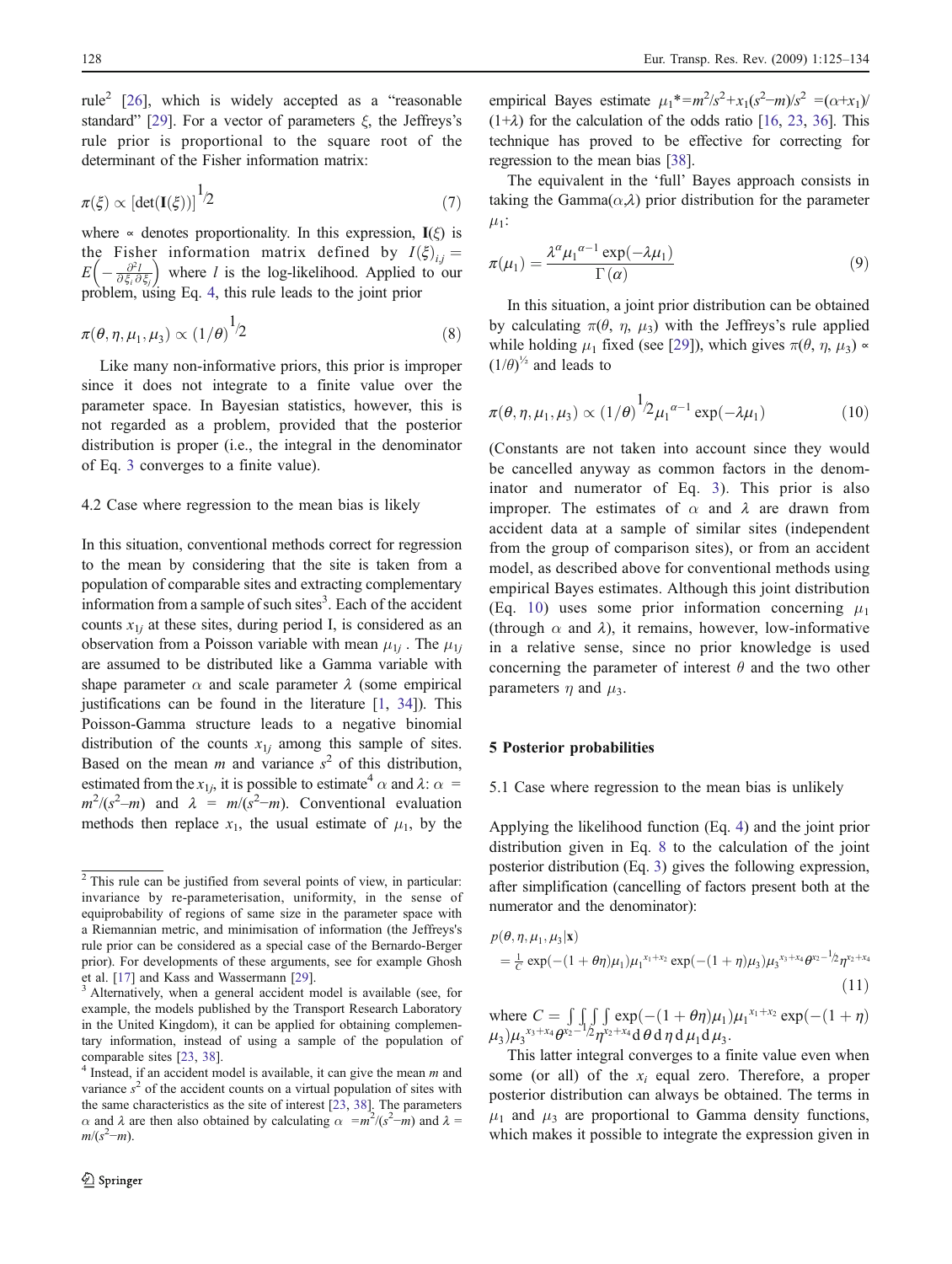<span id="page-4-0"></span>Eq. [11](#page-3-0) with respect to  $\mu_1$  and  $\mu_3$ , leading to the joint posterior of  $\theta$  and  $\eta$ 

$$
p(\theta, \eta | \mathbf{x}) = \frac{1}{K} \frac{\theta^{x_2 - 1/2}}{(1 + \theta \eta)^{x_1 + x_2 + 1}} \frac{\eta^{x_2 + x_4}}{(1 + \eta)^{x_3 + x_4 + 1}}
$$
(12)

with  $K = \iint\limits_{\theta}$  $\theta^{x_2-1}2$  $(1+\theta\eta)^{x_1+x_2+1}$  $\frac{\eta^{x_2+x_4}}{(1+\eta)^{x_3+x_4+1}}\,\mathrm{d}\eta\mathrm{d}\theta\,=\,\mathrm{B}(x_2\,+\,{}^{\!\!1}/_2,$  $x_1 + \frac{1}{2}B(x_4 + \frac{1}{2}, x_3 + \frac{1}{2})$  where B denotes the Beta function<sup>5</sup>. The posterior cumulative distribution function of  $\Theta$  is then given by

$$
F_{\Theta}(t|\mathbf{x}) = \frac{1}{K} \int_{\theta=0}^{\theta=t} \int_{\eta} \frac{\theta^{x_2-1/2}}{(1+\theta\eta)^{x_1+x_2+1}} \frac{\eta^{x_2+x_4}}{(1+\eta)^{x_3+x_4+1}} d\eta d\theta \qquad (13)
$$

The calculation of this integral is generally not possible by analytical means. We describe in the [appendix](#page-8-0) of this paper a way of calculating it numerically.

#### 5.2 Case where regression to the mean bias is likely

For the prior given in Eq. [10,](#page-3-0) the same kind of calculations as those described in point 5.1 lead to the following expression for the posterior cumulative distribution of  $\Theta$ :

$$
F_{\Theta}(t|\mathbf{x}) = \frac{1}{K'} \int_{\theta=0}^{\theta=t} \int_{\eta} \frac{\theta^{x_2-1/2}}{(1+\lambda+\theta\eta)^{x_1+x_2+\alpha}} \frac{\eta^{x_2+x_4}}{(1+\eta)^{x_3+x_4+1}} d\eta d\theta \qquad (14)
$$

where  $K' = \frac{B(x_1 + \alpha - 1/2, x_2 + 1/2)B(x_3 + 1/2, x_4 + 1/2)}{(1 + \lambda)^{x_1 + \alpha - 1}/2}$ . The calculation

leading to this result is not valid if  $x_1 + \alpha \leq \frac{1}{2}$  (which is unlikely:  $\alpha$  is a positive parameter and we are in a situation where the treated site was chosen in consideration of a high accident count  $x_1$ ). For the numerical calculation of this integral, see the [appendix](#page-8-0).

# 5.3 Practical uses of the posterior cumulative distribution function of  $\Theta$

From a practical point of view, various useful results can be obtained using the function  $F_{\Theta}(t \mid \mathbf{x})$ . For example, the lower limit  $\theta_{LL}$  and upper limit  $\theta_{UL}$  of a 95% symmetrical credible interval are defined by  $F_{\Theta}(\theta_{LL})$  $\mathbf{x}$ )=0.025 and  $F_{\Theta}(\theta_{UL} \mid \mathbf{x})$ =0.975; the probability, given the data, that  $\theta$  is contained in this interval is 95%. The median  $\theta_{med}$  defined by  $F_{\Theta}(\theta_{med} \mid \mathbf{x})=0.5$  gives a point estimate of the odds ratio for which the posterior risks of overestimation and underestimation are equal. The value  $F_{\Theta}$  (1 | x) represents the posterior probability that  $\theta$  is lower than 1, i.e. the probability that the treatment is

beneficial to safety, given the data and initial assumptions (see Section [2](#page-1-0)).

## 6 Particular cases

6.1 Group of comparison sites instead of a single comparison site

In this situation, the group of  $q$  comparison sites is considered as a whole, with  $x_3 = \sum x_{3k}$  and  $x_4 = \sum x_{4k}$  (where  $x_{3k}$  and  $x_{4k}$  are the accident counts during periods I and II on each comparison site k, with  $k=1$  to q). The aggregated counts  $x_3$  and  $x_4$  are observations from random variables  $X_3$ and  $X_4$  which are Poisson variables (since they are obtained by summing the independent Poisson variables  $X_{3k}$  and  $X_{4k}$ with means  $\mu_3 = \sum \mu_{3k}$  and  $\mu_4 = \sum \mu_{4k}$ . The calculations described in Sections [3](#page-2-0) to [5](#page-3-0) are then applied by simply using the aggregated counts  $x_3$  and  $x_4$  and the aggregated means  $\mu_3$ and  $\mu_4$ . The low informative joint prior is given by Eq. [8](#page-3-0) or [10.](#page-3-0) The posterior cumulative distribution function of  $\Theta$  is then given by Eq. 13 or 14 (with  $x_3 = \sum x_{3k}$  and  $x_4 = \sum x_{4k}$ ).

#### 6.2 Multiple treated sites

The general case of several treated sites, considered independently, with possibly different odds ratios  $\theta_i$  due to heterogeneity in the treatment effect is beyond the purpose of this paper and will be the subject of further publications. Nevertheless, in the simpler situation where a group of treated sites is considered as a whole (with a focus on the overall effect of treatment), the methods described above can be easily adapted.

Let us consider *n* treated sites with accident counts  $x_{1i}$ and  $x_{2i}$  (i=1 to *n*) during periods I and II, with corresponding means  $\mu_{1i}$  and  $\mu_{2i}$ , and q comparison sites with accidents counts  $x_{3k}$  and  $x_{4k}$  (k=1 to q) during periods I and II, with corresponding means  $\mu_{3k}$  and  $\mu_{4k}$ .

When regression to the mean bias is unlikely, and if we consider the treated sites as a whole (and the comparison sites as a whole), the calculations and results described in Sections [3](#page-2-0) to [5](#page-3-0) can be applied by simply using the aggregated counts  $x_1 = \sum x_{1i}$ ,  $x_2 = \sum x_{2i}$ ,  $x_3 = \sum x_{3k}$ ,  $x_4 =$  $\Sigma$   $x_{4k}$  and the corresponding aggregated means, with the prior given in Eq. [8](#page-3-0). In this case, the parameter  $\theta$  represents the overall effect of the programme of treatment. The posterior probabilities are given by Eq. 13.

When regression to the mean bias appears likely, if the same prior Gamma $(\alpha, \lambda)$  distribution can be assumed for the mean  $\mu_{1i}$  of each treated site *i*, the prior distribution of the overall mean  $\mu_1 = \sum \mu_{1i}$  is a Gamma $(n\alpha, \lambda)$  distribution (using the classical property of the sum of independent Gamma variables with same scale parameter  $\lambda$ ).

<sup>&</sup>lt;sup>5</sup> In the expression of K, the term in  $\theta$  is proportional to a threeparameter Beta-prime distribution, which makes it possible to integrate with respect to  $\theta$  over [0,+∞). The integration with respect to  $\eta$  is then possible, over [0,+∞).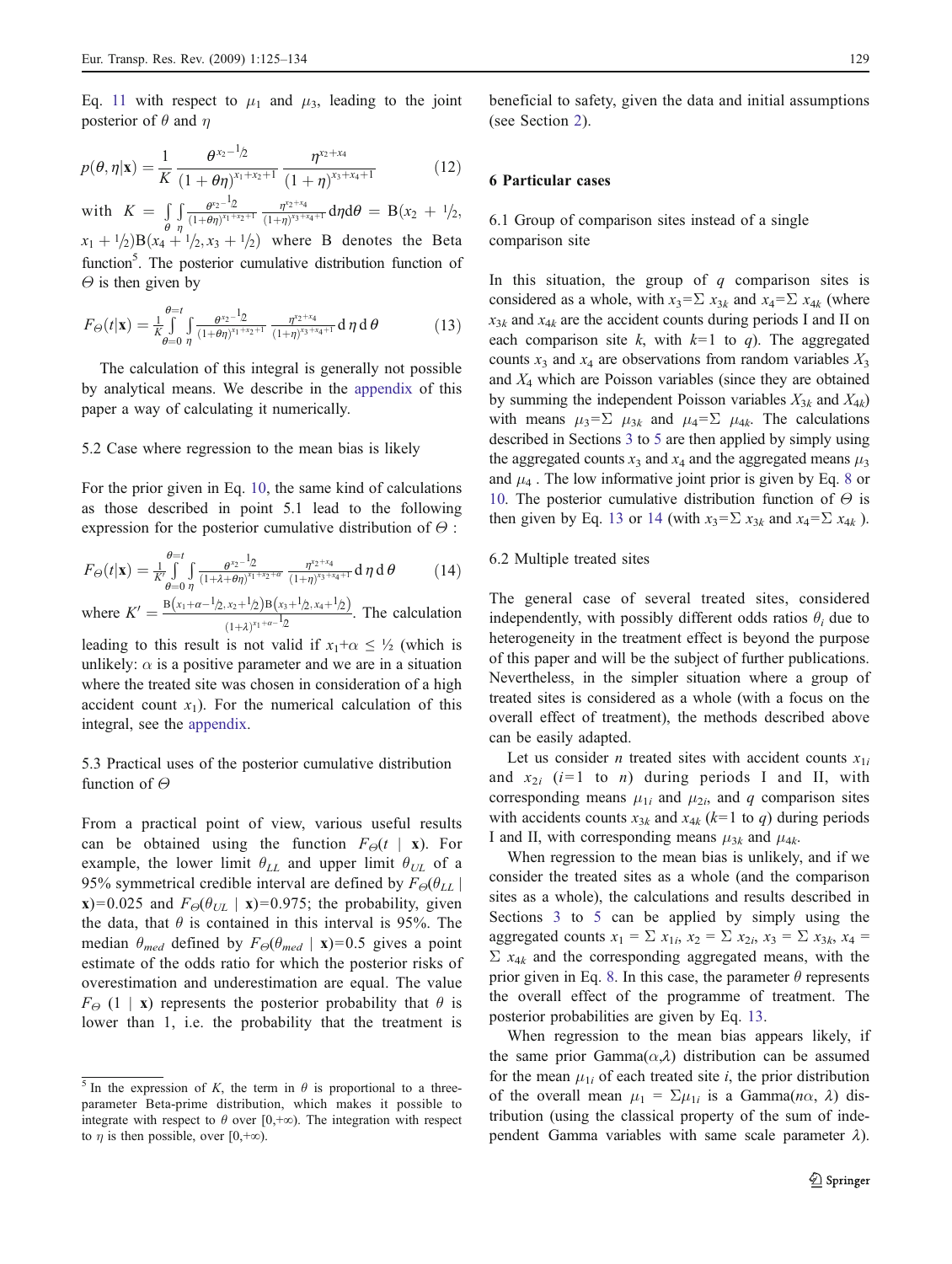<span id="page-5-0"></span>Considering the treated sites as a whole (and the comparison sites as a whole), and considering  $\theta$  as the overall effect, the joint prior distribution becomes

$$
\pi(\theta, \eta, \mu_1, \mu_3) \propto (1/\theta)^{1/2} \mu_1^{n\alpha - 1} \exp(-\lambda \mu_1)
$$
 (15)

where  $\mu_3 = \sum \mu_{3k}$ . The posterior cumulative distribution function of  $\Theta$  is then

$$
F_{\Theta}(t|\mathbf{x}) = \frac{1}{K''} \int_{\theta=0}^{\theta=t} \int_{\eta} \frac{\theta^{x_2-1/2}}{(1+\lambda+\theta\eta)^{x_1+x_2+n\alpha}} \frac{\eta^{x_2+x_4}}{(1+\eta)^{x_3+x_4+1}} d\eta d\theta \qquad (16)
$$

where  $K'' = \frac{B(x_1 + n\alpha - 1/2, x_2 + 1/2)B(x_3 + 1/2, x_4 + 1/2)}{(1 + \lambda)^{x_1 + n\alpha - 1}/2}$  and where *n* is the number of treated sites,  $x_1 = \sum x_{1i}$ ,  $x_2 = \sum x_{2i}$ ,  $x_3 = \sum x_{3k}$ and  $x_4 = \sum x_{4k}$ .

# 7 Examples of application

7.1 Example 1: Safety effect of redesigning an urban road section

We describe here the case of an urban section of road where the infrastructure was largely modified in order to enhance the quality of local urban life. Raised median islands, small roundabouts, speed humps and raised tables were implemented in 2000 on this section of a main urban road in a town of 40,000 inhabitants (length of the treated section: 700 m). All the unmodified sections of the main roads in this town were taken as a comparison group of sites. The comparability between the treated site and the comparison group of sites was verified by comparing the yearly injury accident counts for the 1989–1999 period. The 'before' period is the five-year period from 1995 to 1999. The 'after' period is the five-year period from 2001 to 2005. The presence of regression to the mean bias was considered to be unlikely for the following reasons: this project was not decided for safety reasons, and the proportion of accidents during the 1995–1999 period relative to 1989– 1999 was not higher on the treated site as compared to all the unmodified sections of main roads in this town. For the 'before' period, 16 injury accidents occurred on the treated site and 61 injury accidents occurred on the comparison group of sites. For the 'after' period, 3 injury accidents occurred on the treated site, and 46 injury accidents occurred on the comparison group of sites.

The calculations applied to these data  $(x_1=16, x_2=3, x_3=$ 61,  $x_4$ =46) with the low-informative prior based on the Jeffreys's rule (Eq. [8](#page-3-0)) give the following results based on the posterior cumulative distribution function of  $\Theta$ :

| 95% symmetrical credible interval:      | $0.062$ to $0.815$ |
|-----------------------------------------|--------------------|
| Median:                                 | 0.259              |
| Posterior probability that $\theta$ <1: | 0.990              |

Figure [1](#page-6-0) shows an example of spreadsheet screen for the posterior probability calculation (see the [appendix\)](#page-8-0), applied to these data.

These results suggest a beneficial effect on safety. They can be compared to the results that would be obtained by conventional statistical methods. Nevertheless, as mentioned in the introduction, Bayesian and non-Bayesian concepts (like credible interval and confidence interval) can not be interpreted in the same way<sup>6</sup>. In this example, the usual unconditional maximum likelihood estimator of the odds ratio, with the related approximate 95% confidence interval (Woolf interval), would lead to the following results:

| $\theta_{MI}$ *=0.249          |                    |
|--------------------------------|--------------------|
| Woolf 95% confidence interval: | $0.068$ to $0.904$ |

In this example, a practitioner would probably conclude in favour of a positive effect on safety, from both these Bayesian and non-Bayesian results.

## 7.2 Example 2: Safety effect of a rural crossroads modification

This example deals with a priority intersection on a main rural two-lane road. This crossroads was modified in 1986 (installation of median raised islands, marking) for safety reasons. Therefore, regression to the mean is likely to occur. At this junction, 14 injury accidents occurred during the three-year period before the treatment. During the threeyear period following the treatment, 4 injury accidents occurred.

This evolution was compared to the evolution observed at a set of 11 similar intersections on main rural two-lane roads in the same region, used as a comparison group of sites. At these sites, considered as a whole, 33 injury accidents occurred during the before period and 22 injury accidents occurred during the after period.

The calculations applied to these data  $(x_1=14, x_2=4, x_3=$ 33,  $x_4 = 22$ ), using the low-informative prior distribution given by Eq. [8](#page-3-0) (Jeffreys's rule prior), would lead to the following results based on the posterior cumulative distribution function of  $\Theta$  :

| 95% symmetrical credible interval:      | 0.117 to 1.389 |
|-----------------------------------------|----------------|
| Median:                                 | 0.439          |
| Posterior probability that $\theta$ <1: | 0.917          |

<sup>&</sup>lt;sup>6</sup> A correct interpretation of a classical (non-Bayesian) 95% confidence interval is: if we could indefinitely repeat the same "experiment" with the same parameter value, 95% of the confidence intervals thus obtained would contain this value.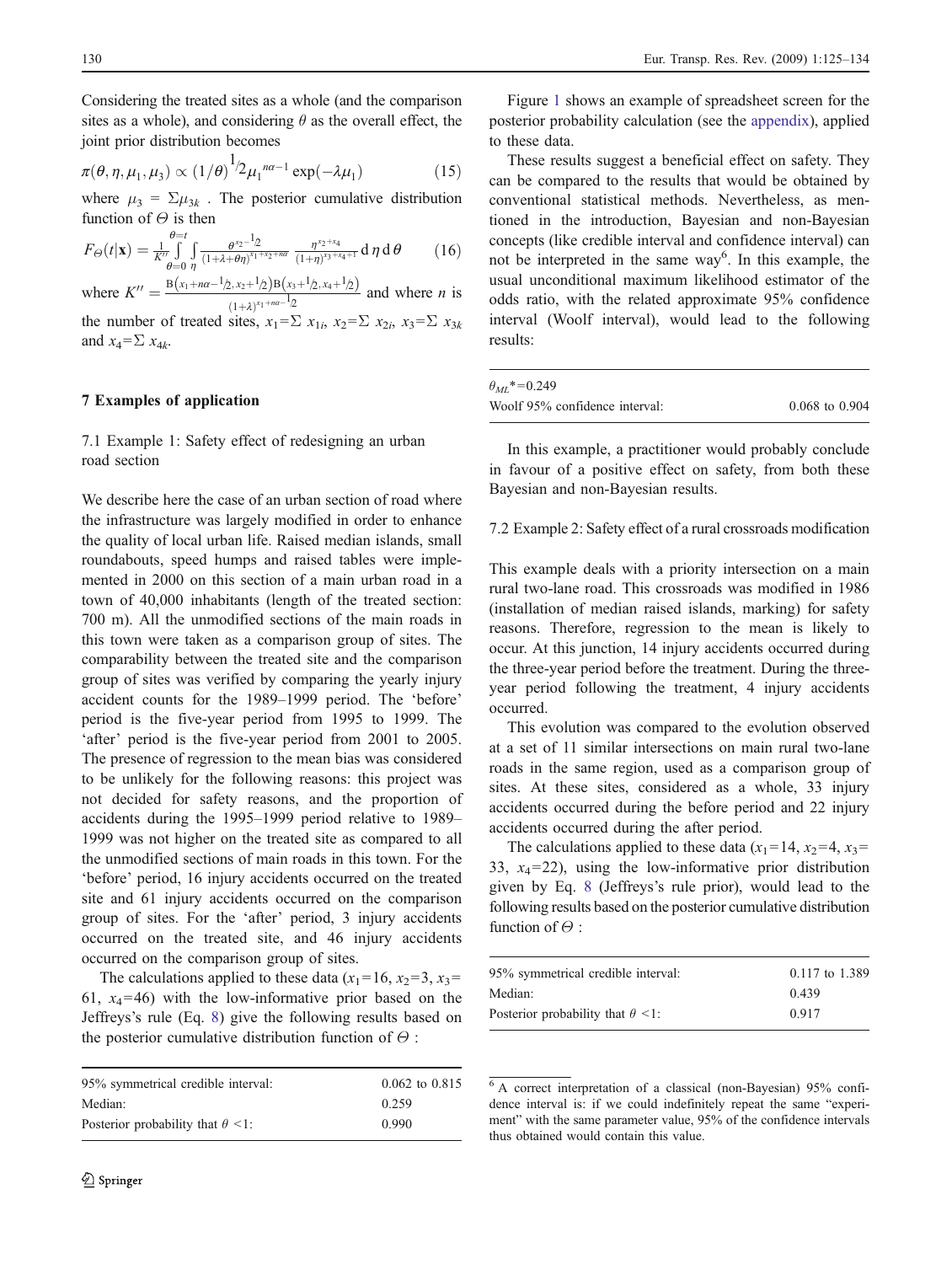<span id="page-6-0"></span>

Fig. 1 Example of spreadsheet screen for the posterior probability calculation

Due to the high risk of regression to the mean in this case, however, these results are probably biased. In order to correct for this regression to the mean bias, it is necessary to use a more 'informed' prior, concerning the parameter  $\mu_1$ (see Section [4](#page-2-0)). To this end, the parameters  $\alpha$  and  $\lambda$  of a prior Gamma distribution for  $\mu_1$  have to be estimated. By applying an accident model (which was established at a national level [\[14](#page-9-0)]) to the characteristics of this junction (traffic volumes, number of arms, number of traffic lanes), as mentioned in Section [4.2.](#page-3-0), it is possible to obtain the mean  $m=3.55$  and variance  $s^2=15.90$  of the accident counts for a virtual population of similar sites during the same period I. On this basis, we can calculate the estimates  $\alpha$ =1.02 and  $\lambda$ =0.29. The joint prior given by Eq. [10](#page-3-0) is then precisely defined and leads to the following results, in terms of posterior probabilities:

| 95% symmetrical credible interval:       | 0.151 to 1.789 |
|------------------------------------------|----------------|
| Median:                                  | 0.566          |
| Posterior probability that $\theta$ < 1: | 0.828          |

These results show that, in this case, the safety effect is in reality smaller than indicated by the biased results obtained with the low-informative prior given by Eq. [8.](#page-3-0) The median of the posterior distribution (0.566) can be used as a point estimate of the odds ratio (where the posterior probabilities of overestimation and underestimation are equal). This value corresponds to an accident reduction of approximately 43%. The 95% credible interval, however, is large and the beneficial effect of the treatment remains uncertain.

Using the same data, a more conventional approach would lead, for example, to the maximum likelihood estimate  $\theta_{ML}$ \*=0.429 (without controlling for regression to the mean), or to a corrected estimate of 0.515 based on the empirical Bayes estimate of  $\mu_1$  [\[16](#page-9-0), [36\]](#page-9-0).

# 7.3 Example 3: Safety effect of resurfacing on main roads

This example is based on some of the data published in an article by Leden et al. [\[33](#page-9-0)], dealing with the effect of resurfacing on friction, speeds and safety on main roads in Finland. The treated sites are all sections on main roads (in the south of Finland) which were resurfaced in 1991. The comparison sites are all the untreated main roads in the same region. Due to the particular road conditions in winter in Finland, only the effects on the non-winter period (from April 1 to September 30) are studied. Regression to the mean bias is considered to be unlikely, since "sections were selected for treatment on a routine maintenance base" [\[33](#page-9-0)] (p. 82) and not for safety reasons. We consider the treated sites as a whole, and the comparison sites as a whole. The parameter  $\theta$  thus represents the overall effect of the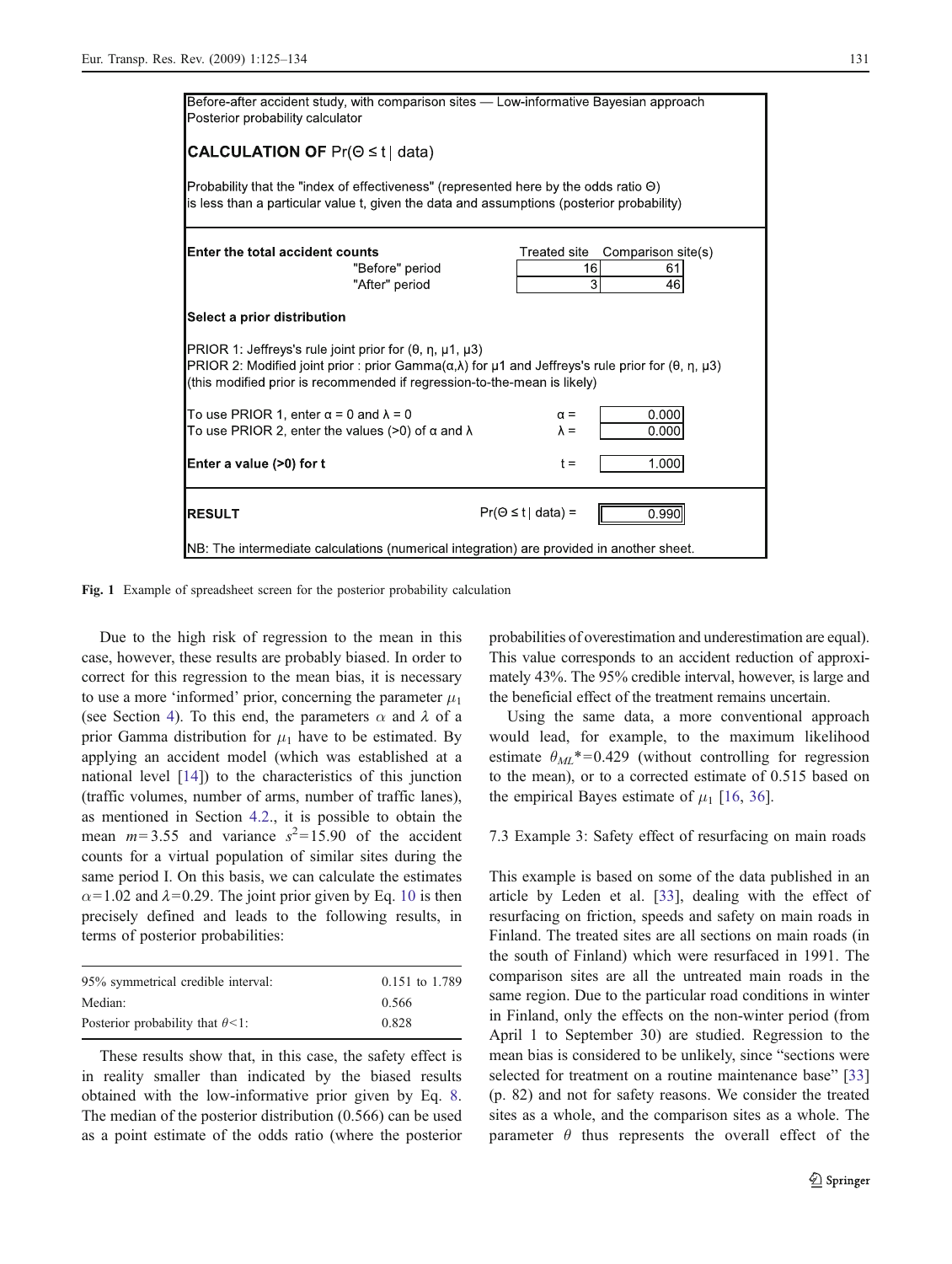treatment on the set of sites. The following data concern the 'before' period from April to September 1990 and the 'after' period from April to September 1992. Before and after injury accident counts are  $x_1=80$  and  $x_2=74$  on the treated sites, and  $x_3=931$  and  $x_4=779$  on the comparison sites. Based on the Jeffreys's rule prior, the results are as follows, in terms of posterior probabilities:

| 95% symmetrical credible interval:       | 0.794 to 1.537 |
|------------------------------------------|----------------|
| Median:                                  | 1.106          |
| Posterior probability that $\theta$ < 1: | 0.275          |

One can note the proximity of these results with the following results which would be obtained with a conventional frequentist approach:

| $\theta_{ML}$ *=1.105          |                |
|--------------------------------|----------------|
| Woolf 95% confidence interval: | 0.794 to 1.537 |

This proximity is not surprising: posterior credible intervals based on the Jeffreys's rule prior are frequently close to frequentist confidence intervals in large sample conditions [\[17,](#page-9-0) [40](#page-9-0)] although they do not have the same meaning.

Based on these results, the posterior median estimate of  $\theta$  would suggest a slight detrimental effect on safety (increase of accidentality of approximately 11%), but no certain conclusion can be drawn since the 95% credible interval is large. Based on the posterior probability that  $\theta$  < 1 (approximately 28%), however, one could say that the probability that the treatment increases the accidentality, given the data and assumptions, is 72%. No equivalent result from a conventional statistical analysis could lead to this kind of interpretation, except if one wrongly interprets a p-value as a posterior probability. A possible increase of accidentality could be explained by the fact that resurfacing tends to increase the average speeds, at least when the road is dry, as shown by Leden et al. [[33\]](#page-9-0).

## 8 Discussion and conclusion

In this note, we described a low-informative Bayesian method for before-after accident studies, using a comparison site or group of sites, and giving the possibility of correcting for regression to the mean bias. The aim was to provide a methodological basis for routine evaluation studies, often applied to a single treated site, and in conditions of limited resources in terms of time and expertise. As compared to conventional statistics, the Bayesian approach is less subject to misuse and misinterpretation by practitioners with limited statistical experience. The low-informative or objective Bayesian methods seem appropriate in routine evaluation studies, where expertise or

previous knowledge are often limited or hard to formalise. As shown in Sections [2](#page-1-0) to [6,](#page-4-0) a relatively simple method, based on the Jeffreys's rule prior considered as a "reasonable standard", can be implemented without major difficulties. Posterior distributions are proper. The numerical calculation of posterior probabilities can be done without using Monte-Carlo methods nor specialised software tools. The examples given in Section [7](#page-5-0) show that the results can be analysed in a direct way, without the high risk of misinterpretation involved in the analysis of frequentist results.

Further developments, however, are still needed. Although this method seems to be transferable to engineers for common practice, further work is necessary in order to provide a simple, didactic description of the Bayesian line of reasoning, with minimal use of mathematical formalisms, appropriate for communicating this approach to practitioners. Concerning the practical means for calculating the posterior probabilities, the spreadsheet mentioned in the [appendix](#page-8-0) (for a common spreadsheet software package) will be made available on our website.

The proposed method has limitations, of course. Retrospective before-after studies are not randomised experiments and the validity of their results is based on the assumption that the treated and comparison sites are similar. Before-after studies based on multivariate generalised linear models make it possible to better control for the influence of differences between treated and comparison sites. But such methodologies would generally involve a thorough data collection and analysis on a large sample of sites, which seems hard to implement by practitioners in the routine situations we considered in this paper. The comparability of treated and comparison sites, however, can be checked by examining their accident history, when accident data are available for a long period before the treatment (see [[23\]](#page-9-0)). A Bayesian approach to this subject could be studied. Besides, other developments could contribute to extending the field of application of the proposed method: in this paper, we only dealt with the case of a single treated site (or a group of sites treated as a whole, with a focus on the overall effect of the programme of treatment), with a comparison site or group of sites. The case of multiple treated sites considered independently and with possibly different odds ratios remains to be dealt with. However, this would involve an increased complexity and more difficulties for practitioners.

We hope this methodological note will contribute to an increased use of the Bayesian approach, which is more in accordance with the expectations and intuitions of nonstatisticians, in the current practice of before-after accident studies.

Acknowledgements The author would like to thank Sylvie Després (Université Paris-Nord) and three anonymous referees for their helpful comments.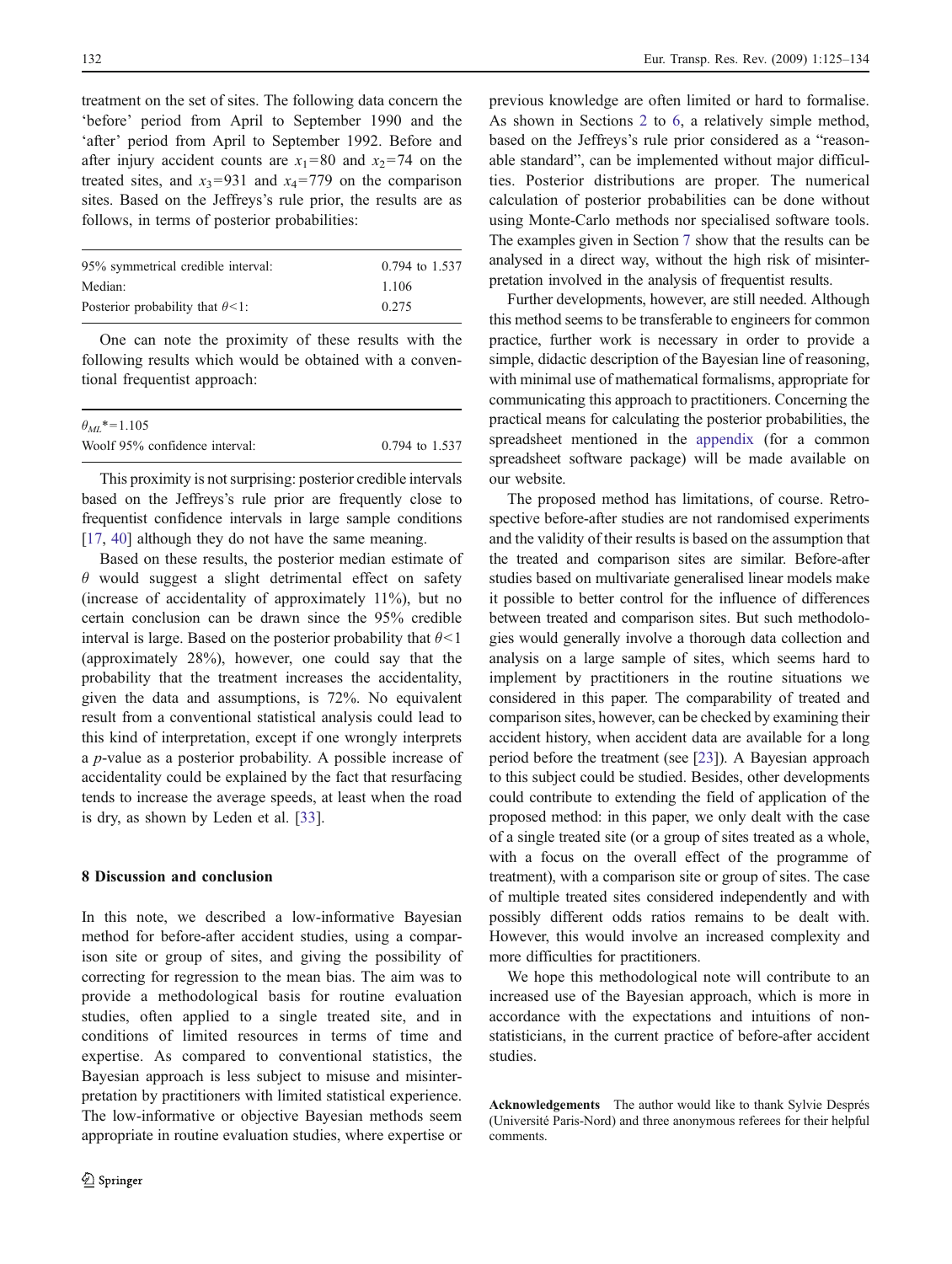# <span id="page-8-0"></span>Appendix: Numerical calculation of the posterior cumulative distribution function of Θ

In the case where regression to the mean bias is unlikely, this function is given by Eq. [13](#page-4-0). It can be written in a more generic form:

$$
F_{\Theta}(t|\mathbf{x}) = \frac{1}{\mathrm{B}(a,b)\mathrm{B}(c,d)} \int_{\theta=0}^{\theta=t} \int_{\eta} \frac{\theta^{a-1}}{(1+\theta\eta)^{a+b}} \frac{\eta^{a+c-1}}{(1+\eta)^{c+d}} d\eta d\theta \tag{17}
$$

where the parameters a, b, c and d take the values  $a=x_2+y_2$ ,  $b=x_1+y_2$ ,  $c=x_4+y_2$ ,  $d=x_3+y_2$  for the Jeffreys's rule prior (Eq. [8\)](#page-3-0), and the values  $a = \sum x_{2i} + \frac{1}{2}$ ,  $b = \sum x_{1i} + \frac{1}{2}$ ,  $c =$  $\sum x_{4k} + \frac{1}{2}$ ,  $d = \sum x_{3k} + \frac{1}{2}$  in case of multiple sites considered as a whole (with the Jeffreys's rule prior; see Section [6](#page-4-0)), for example. If we successively use the three changes of variable  $z(\eta) = \eta/(1+\eta)$ ,  $\omega(\theta) = \theta z/((\theta-1)z+1)$  and lastly u  $(z)$ =Betacdf<sub>c</sub><sub>d</sub>(z), where Betacdf<sub>c</sub><sub>d</sub> denotes the cumulative distribution function of the Beta distribution with parameters  $c$  and  $d$ , we obtain from Eq. 17:

$$
F_{\Theta}(t|\mathbf{x}) = \int_{u=0}^{u=1} \text{Betacdf}_{a,b}\left(\frac{t \times \text{Betacdf}_{c,d}^{-1}(u)}{1 + (t-1) \times \text{Betacdf}_{c,d}^{-1}(u)}\right) du \qquad (18)
$$

where  $\text{Betacdf}_{a,b}$  denotes the cumulative distribution function of the Beta distribution with parameters  $a$  and  $b$ , and Betacd $f_{c,d}$ <sup>-1</sup> denotes the inverse function of Betacd $f_{c,d}$ . The Beta cumulative distribution function and its inverse are commonly available in spreadsheet software, and this integral can be calculated without using specialised tools (see below). In the case where regression to the mean bias is suspected, the posterior cumulative distribution function of  $\Theta$  is preferably calculated from Eq. [14](#page-4-0). This equation can be written in the following form:

$$
F_{\Theta}(t|\mathbf{x}) = \frac{(1+\lambda)^b}{B(a,b)B(c,d)} \int_{\theta=0}^{\theta=t} \int_{\eta} \frac{\theta^{a-1}}{(1+\lambda+\theta\eta)^{a+b}} \frac{\eta^{a+c-1}}{(1+\eta)^{c+d}} d\eta d\theta \qquad (19)
$$

where the parameters a, b, c and d take the values  $a=x_2+y_2$ ,  $b=x_1+\alpha-\frac{1}{2}$ ,  $c=x_4+\frac{1}{2}$ ,  $d=x_3+\frac{1}{2}$  for the prior given by Eq. [10](#page-3-0), and the values  $a = \sum x_{2i} + \frac{1}{2}$ ,  $b = \sum x_{1i} + n\alpha - \frac{1}{2}$ ,  $c =$  $\sum x_{4k} + \frac{1}{2}$ ,  $d = \sum x_{3k} + \frac{1}{2}$  in case of multiple sites considered as a whole, with the prior given in Eq. [15.](#page-5-0) After the three successive changes of variable  $z(\eta) = \eta / (1+\eta)$ ,  $\omega(\theta) = \theta z / \pi$  $((\theta-1-\lambda) z+1 + \lambda)$  and lastly  $u(z)$ =Betacdf<sub>c,d</sub>(z), this integral becomes

$$
F_{\Theta}(t|\mathbf{x}) = \int_{u=0}^{u=1} \text{Betacdf}_{a,b}\left(\frac{t \times \text{Betacdf}_{c,d}^{-1}(u)}{1 + \lambda + (t - 1 - \lambda) \times \text{Betacdf}_{c,d}^{-1}(u)}\right) du
$$
\n(20)

We will propose (on our website) a spreadsheet calculating  $F_{\Theta}(t | \mathbf{x})$  for any given value of t, given the accident counts and the prior choice (among the priors mentioned in this paper), for a common spreadsheet software package. The

calculation of the integrals of Eqs. 18 and 20 is based on a classical trapezoidal quadrature method, with an increase of the number of calculation points in the vicinity of 0 and 1. The reliability of the results was carefully checked by comparing them to the results obtained with a more powerful software tool using other quadrature methods (adaptive Simpson quadrature and Lobatto quadrature), for a large range of possible values for accident counts  $x_1, x_2, x_3$ , and  $x_4$ . NB: Simplified calculations can be equivalently used in the special case where the counts  $x_3$  and  $x_4$  are very large, since the trend parameter  $\eta$  can then be considered as non-random and approximately equal to  $x_4 / x_3$ . The problem then reduces to a two-parameter problem ( $\theta$  and  $\mu_1$ ), with two random observations  $x_1$  and  $x_2$ . In this situation, the Jeffreys's rule prior is again  $\pi(\theta, \mu_1) \propto (1/\theta)^{1/2}$ . In the case where regression to the mean should be taken into account, the method described in Section [4](#page-2-0) leads to the following prior:  $\pi(\theta, \mu_1)$  «  $(1/\theta)^{\frac{1}{2}}$   $\mu_1^{\alpha-1}$ exp(- $\lambda \mu_1$ ). With the Jeffreys's rule prior, the same kind of calculations as those described in Section [3](#page-2-0) to [6](#page-4-0) lead to the posterior cumulative distribution function

$$
F_{\Theta}(t|x_1,x_2) = \int_{\theta=0}^{\theta=t} \frac{(1/\eta)^{x_1+1/2}}{B(x_2+1/2,x_1+1/2)} \frac{\theta^{x_2-1/2}}{(\theta+1/\eta)^{x_2+x_1+1}} d\theta \tag{21}
$$

This is a Beta-prime distribution function with three parameters  $x_2+1/2$ ,  $x_1+1/2$  and  $1/\eta$ . After a change of variable  $z(\theta) = \theta/(\theta + 1/\eta)$ , this integral can be written in the form of a Beta cumulative distribution function:

$$
F_{\Theta}(t|x_1, x_2) = \text{Betacdf}_{a,b}\left(\frac{t}{t + 1/\eta}\right)
$$
 (22)

where  $a=x_2+y_2$  and  $b=x_1+y_2$ . In the case where the prior is  $\pi(\theta, \mu_1) \propto (1/\theta)^{\frac{1}{2}} \mu_1^{\alpha-1} \exp(-\lambda \mu_1)$ , the calculation leads to the following result:

$$
F_{\Theta}(t|x_1, x_2) = \text{Betacdf}_{a,b}\left(\frac{t}{t + (1 + \lambda)/\eta}\right)
$$
 (23)

where  $a=x_2+y_2$  and  $b=x_1+\alpha-y_2$ .

## References

- 1. Abbess C, Jarrett D, Wright CC (1981) Accidents at blackspots: estimating the effect of remedial treatment, with special reference to the 'regression-to-mean' effect. Traffic Eng Control 22:535– 542
- 2. Agresti A, Hitchcock DB (2005) Bayesian inference for categorical data analysis. Stat Methods Appl 14:297–330
- 3. Al-Masaied HR, Sinha KC, Kuczek T (1993) Evaluation of safety impact of highway projects. Transp Res Rec 1401:9–16
- 4. Aul N, Davis G (2006) Use of propensity score matching method and hybrid Bayesian method to estimate crash modification factors of signal installation. Transp Res Rec 1950:17–23
- 5. Belia S, Fidler F, Williams J, Cumming G (2005) Researchers misunderstand confidence intervals and standard errors. Psychol Methods 10:389–396